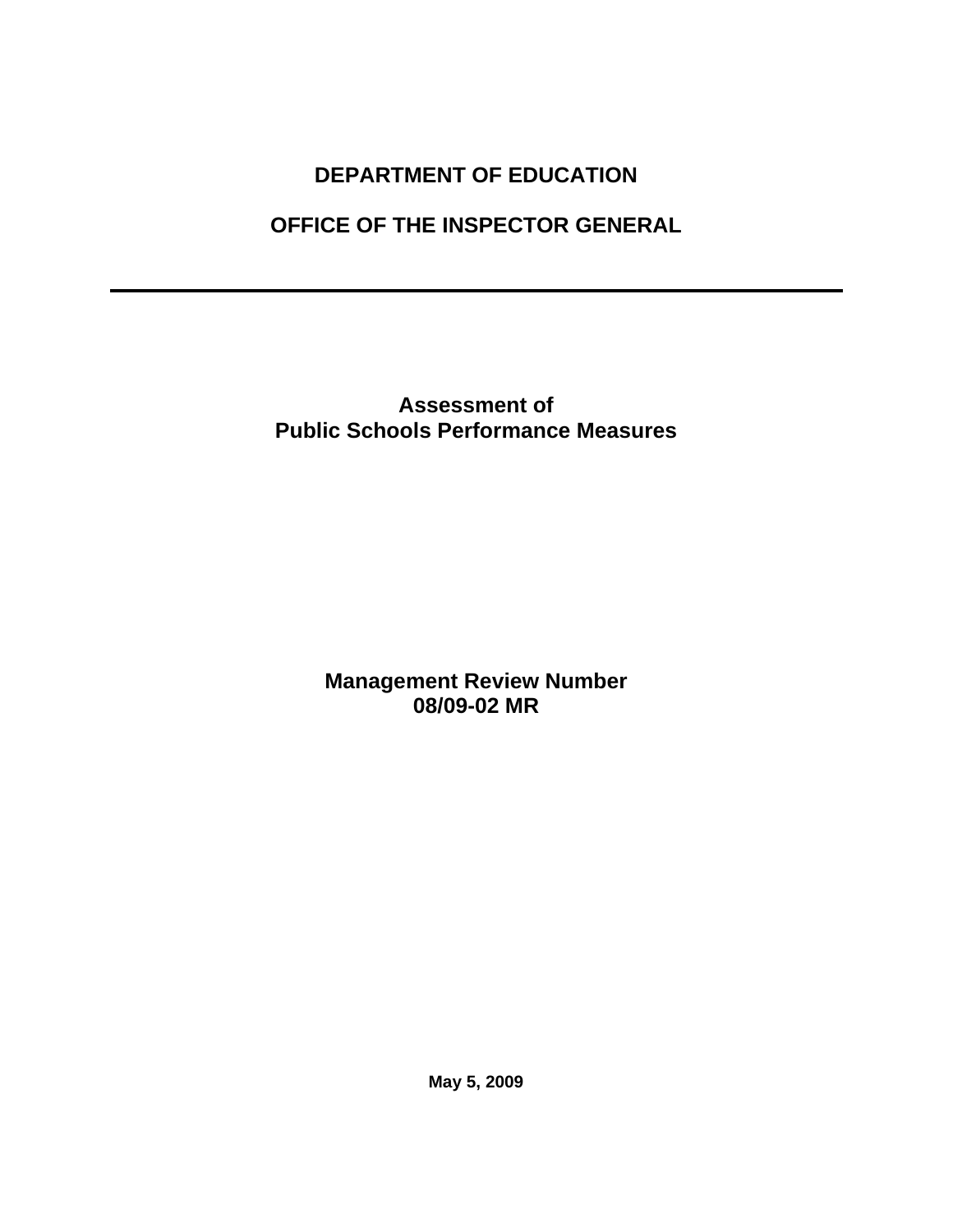# **Background**

The Florida Government Accountability Act (Sections 11.901-11.920, Florida Statutes) requires that state agencies establish performance measures and standards.

Section 216.013, Florida Statutes (F.S.), requires that Long-Range Program Plans (LRPP) provide the framework for the development of budget requests and identify or update information regarding performance measurement, which includes, but is not limited to: how data is collected, the methodology used to measure a performance indicator, and the validity and reliability of a measure. Performance standards for each performance measure and justification for the standards and the sources of data to be used for measurement must be included. Performance standards must include standards for each affected activity and be expressed in terms of the associated unit of activity. Prior year performance data on approved performance measures and an explanation of deviation from expected performance is required. Performance data must be assessed for reliability in accordance with Section 20.055, F. S.

Section 20.055, F.S., mandates that it shall be the duty and responsibility of each agency inspector general to:

"Assess the reliability and validity of the information provided by the state agency on performance measures and standards, and make recommendations for improvement, if necessary".

This management review was performed in fulfillment of that requirement.

The Department of Education includes as one of its goals to provide *Quality Efficient Services*  and a strategic imperative to *Align Resources to Strategic Goals*. A valid and reliable performance measurement system is essential to determine progress toward achieving this goal.

The Department's Long-Range Program Plan (LRPP) FY 2009/10 – FY 2013/14 is intended to present both the legislatively-approved standard for each measure and the actual outcome. Five active performance measures are listed for the Public Schools Program, however, one measure reporting *Number/Percent of Teachers with National Teacher's Certifications* is recommended for deletion and was not included in this assessment. An additional six measures have been recommended for addition, but were not included in this assessment because approval was pending at the time of this review and standards had not been established.

## **Scope and Objectives**

This management review assessed the validity and reliability of selected legislative performance measures. Our objectives were to: 1) evaluate whether the performance measures relate to the essential mission of the Public Schools Program; 2) verify the accuracy of reported results for selected measures; 3) evaluate the means and methods used to acquire the supporting data for those measures; and 4) evaluate internal controls over the processes employed to determine measure amounts. The scope of our assessment included performance measures as reported for the 2006/07 and 2007/08 reporting periods. We evaluated four of the five approved Public Schools Program measures; one measure relating to national teacher's certification was recommended for deletion and was not covered in this assessment.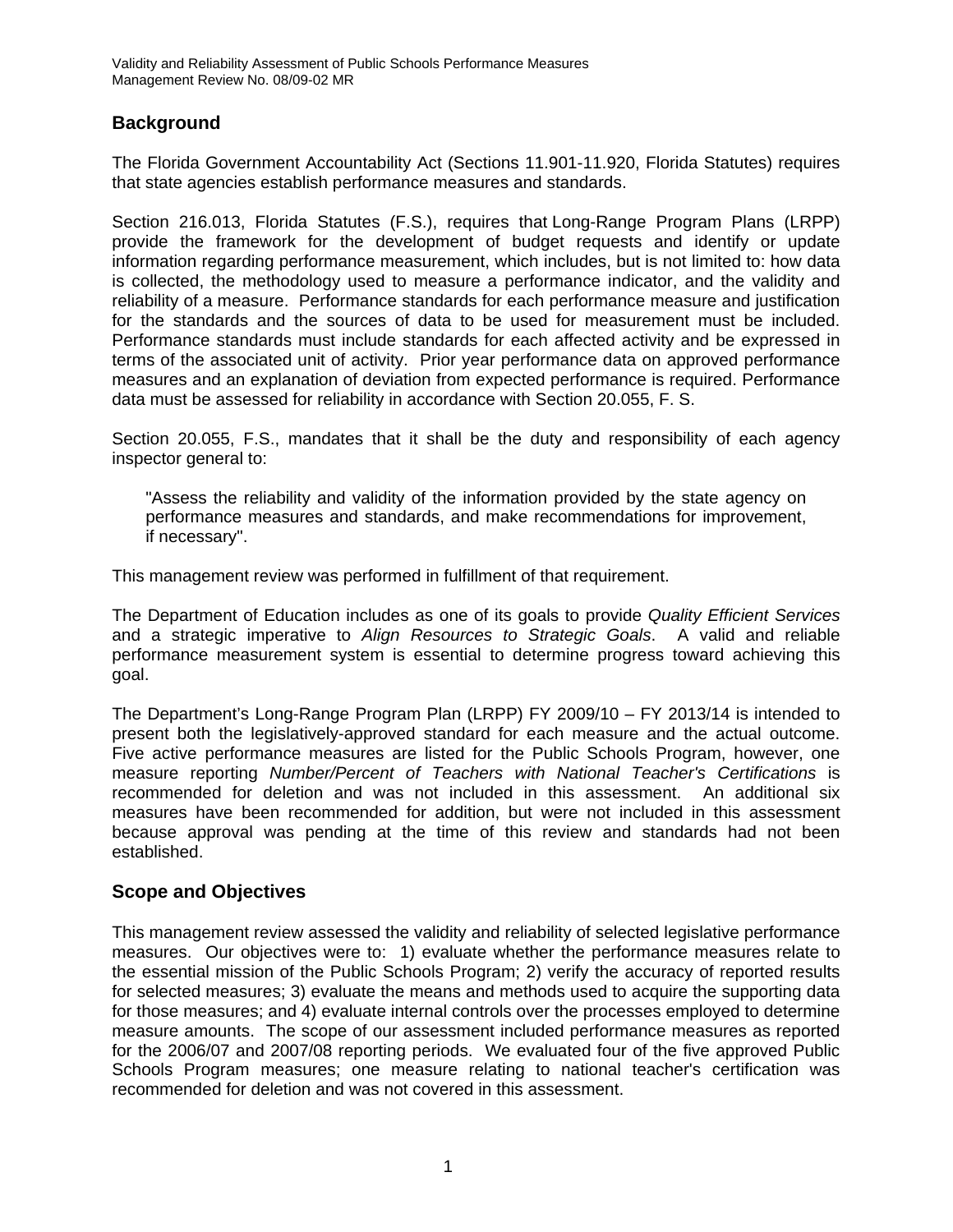Validity and Reliability Assessment of Public Schools Performance Measures Management Review No. 08/09-02 MR

We reviewed the following Public Schools Program performance measures:

- *1. Number/Percent of "A" Schools, Reported by District.*
- *2. Number/Percent of "D" or "F" Schools, Reported by District.*
- *3. Number/Percent of Schools Declining One or More Letter Grades, Reported by District.*
- *4. Number/Percent of Schools Improving One or More Letter Grades, Reported by District.*

#### **Methodology**

For this management review, measure reliability was defined as the extent to which a measuring procedure yields the same results on repeated trials and data was complete and sufficiently error free for the intended use. Measure validity is the appropriateness of the measuring instrument in relation to the purpose for which it is being used and whether measures are meaningful indicators of results achieved by the Department. To achieve our objectives, the auditor: 1) researched and reviewed applicable statutes, rules, manuals, and procedures; 2) interviewed appropriate Department staff; 3) reviewed the LRPP as well as supporting documentation; and 4) calculated amounts for each measure using the source data and methodology defined by the Department.

School grades are available on the Department's Web site and measure results were verified using Excel spreadsheets. The four measures reviewed use the same school grade source data. Individual school grades were not verified due to practical considerations including the time involved in replicating a complex process and the presence of a strong internal control framework.

#### **OIG Standards**

This management review was conducted in accordance with the *International Standards for the Professional Practice of Internal Auditing*, published by the Institute of Internal Auditors.

#### **Assessment Comments**

Schools are assigned a grade based primarily upon student achievement data from the Florida Comprehensive Assessment Test (FCAT). School grades communicate to the public how well a school is performing relative to state standards. School grades are calculated based on annual learning gains of each student toward achievement of state standards, the progress of the lowest quartile of students, and meeting proficiency standards.

The Department has established a process for collecting and reporting school grades. A description of this process is available on the DOE Web site. Internal controls related to computing and reporting school grades include:

- An established methodology for developing and scoring the FCAT test. Scoring is monitored by the Bureau of K-12 Assessment in the Division of Accountability, Research, and Measurement by sampling source test books and verifying scoring accuracy by the contractor. Rules for administering the FCAT test in the classroom are provided to school districts.
- Edit and other validity checks on data provided by the school districts are performed in the Bureau of Evaluation and Reporting and the Bureau of Education Information and Accountability Services, Division of Accountability, Research and Measurement.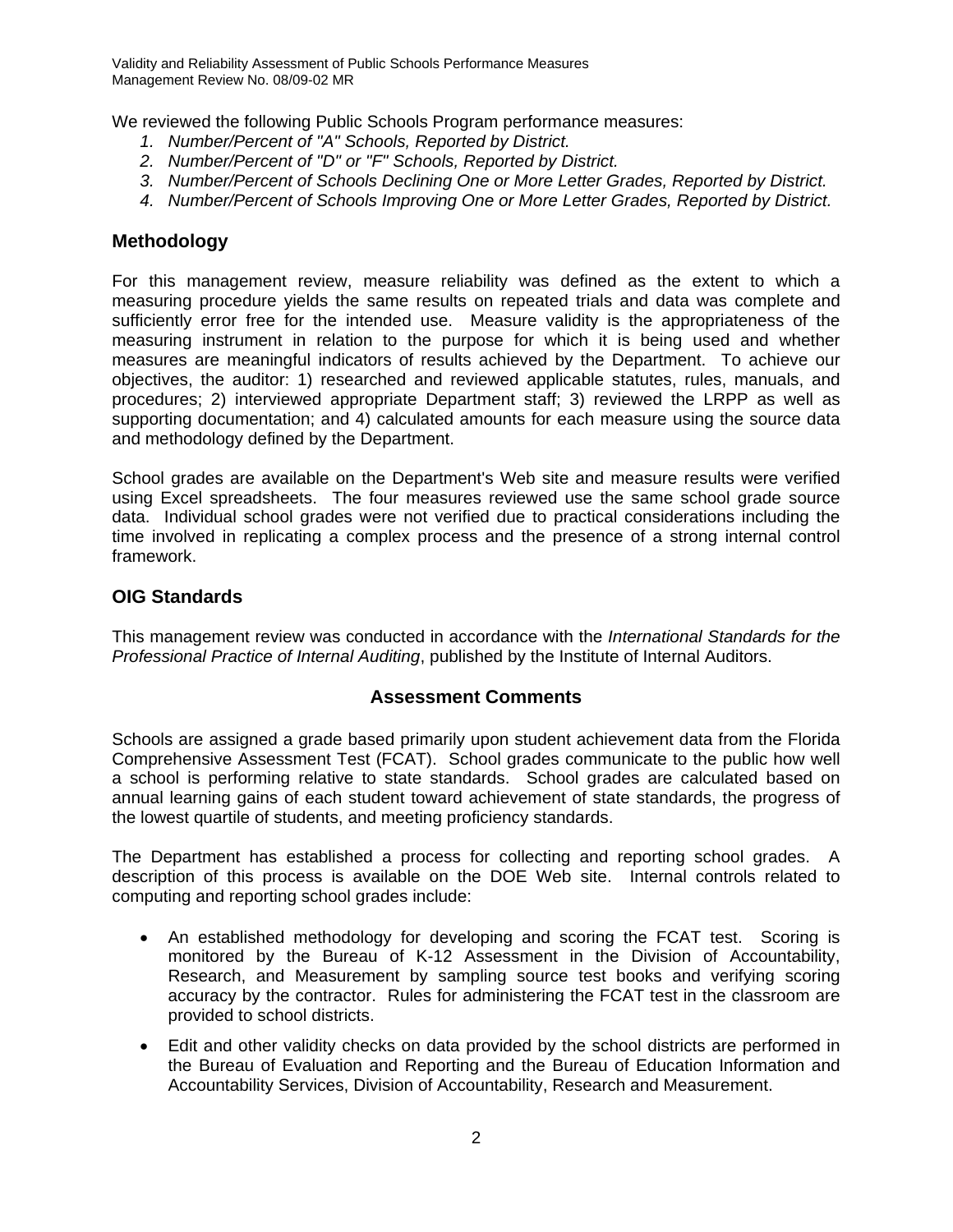- Replication of school grade results is provided through contract with the Florida State University Center for Advancement of Learning and Assessment.
- School districts review grades and an appeal process is available for challenging the school grades computed by the Department.

Given that school grades are reported on nearly 3,000 schools in the state (2,892 received grades of A through F in 2008) a risk of error may be associated with the large number of data input points in the system. This is primarily an issue for student enrollment determination. Staff we interviewed indicated that formerly the Department monitored school census (enrollment) data reported by the school districts but due to staff cuts this currently is not done.

#### **Measure Names**

Each of the four measure names contain the phrase "*Reported by District*". This would seem to indicate that we would expect 67 lines of data for each measure; one for each school district. Instead, there is only one line of data for the State as a whole which appears to be reasonable. (See LRPP excerpt below.) School grades reported by district and by individual schools are available on the Department's Web site.

**Recommendation:** The Department should request that the words "*Reported by District*" be deleted from each measure name.

#### **Performance Measure Standards**

The following chart is extracted from the DOE FY 2009/10 – FY 2013/14 Long-Range Program Plan, provided on the Department's Web site:

| <b>Approved Performance</b><br>Measures for FY 2008-09                                    | Approved Prior<br><b>Year Standard</b><br>FY 2007-08<br>(Numbers) | <b>Prior</b> Year<br><b>Actual FY</b><br>2007-08<br>(Numbers) | <b>Approved</b><br>Standards for<br>FY 2008-09<br>(Numbers) | <b>Requested FY</b><br>2009-10<br><b>Standard</b><br>(Numbers) |
|-------------------------------------------------------------------------------------------|-------------------------------------------------------------------|---------------------------------------------------------------|-------------------------------------------------------------|----------------------------------------------------------------|
| Number/percent of "A"<br>schools, reported by district                                    | 600 / 25%                                                         | 1,584 / 54.8%                                                 | 600 / 25%                                                   | 600 / 25%                                                      |
| Number/percent of "D" or "F"<br>schools, reported by district                             | 300 / 12%                                                         | 200/6.9%                                                      | 300/12%                                                     | 300/12%                                                        |
| Number/percent of schools<br>declining one or more letter<br>grades, reported by district | 193/8%                                                            | 410/15.1%                                                     | 193/8%                                                      | 193/8%                                                         |
| Number/percent of schools<br>improving one or more letter<br>grades, reported by district | 966 / 40%                                                         | 698 / 52.3%                                                   | $966 / 40\%$                                                | 966 / 40%                                                      |

From this presentation there are clearly large deviations between actual numbers and standards especially for the measures *Number/Percent of "A" Schools …* (150% deviation between standard: 600/25% and actual: 1,584/54.8%) and *Number/Percent of Schools Declining One or More Letter Grades …* (112% deviation between standard: 193/8% and actual: 410/15.1%). Deviations of similar or greater magnitude may be seen in the data reported in the previous year's LRPP (FY 2007/08-FY 2011/12):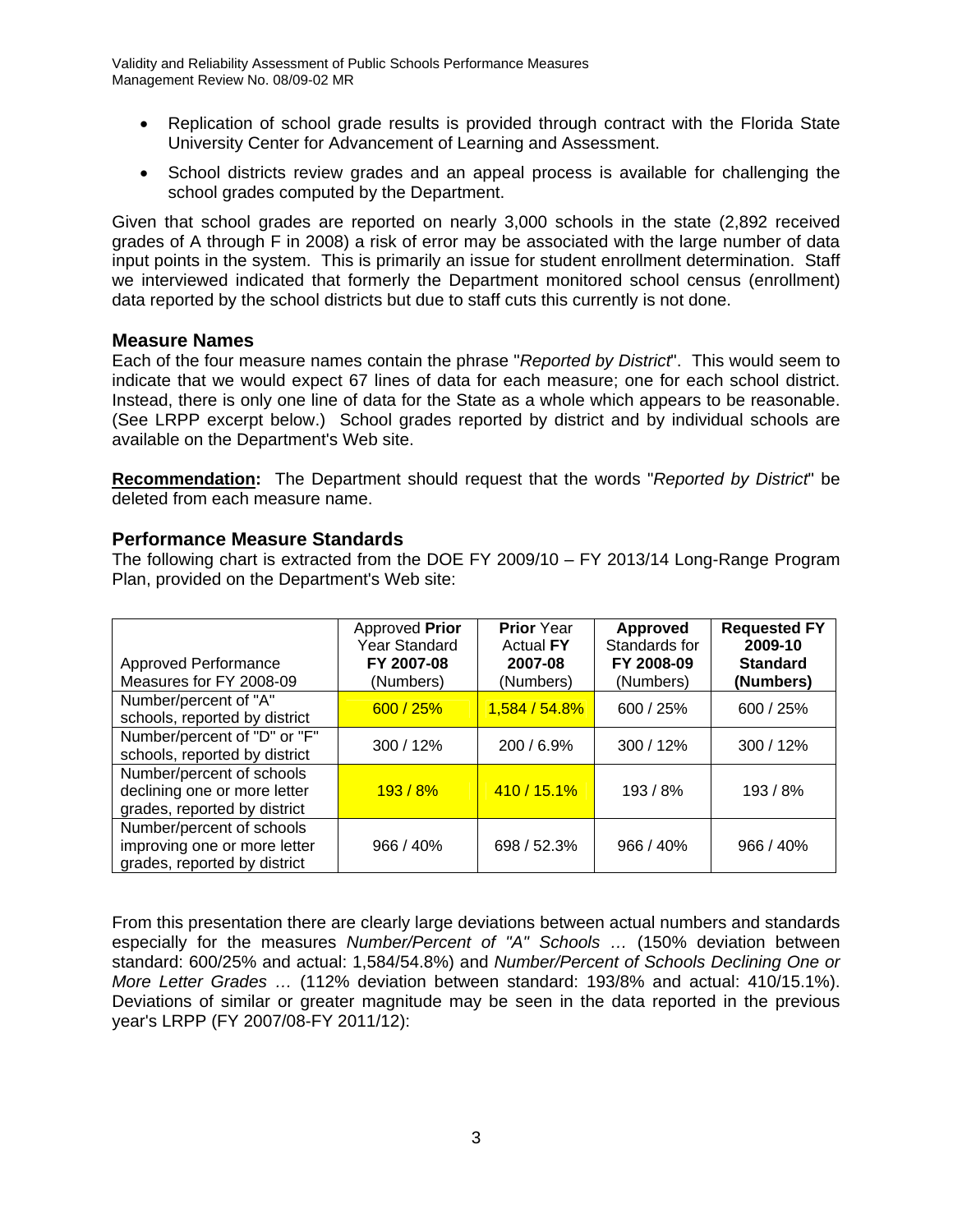| <b>Approved Performance</b><br>Measures for FY 2007-08                                    | Approved Prior<br><b>Year Standard</b><br>FY 2006-07<br>(Numbers) | <b>Prior</b> Year<br>Actual FY 2006-<br>07 (Numbers) | Approved<br>Standards for<br>FY 2007-08<br>(Numbers) | <b>Requested</b><br>FY 2008-09<br><b>Standard</b><br>(Numbers) |
|-------------------------------------------------------------------------------------------|-------------------------------------------------------------------|------------------------------------------------------|------------------------------------------------------|----------------------------------------------------------------|
| Number/percent of "A" schools,<br>reported by district                                    | 600 / 25%                                                         | 1,477/52.1%                                          | 600 / 25%                                            |                                                                |
| Number/percent of "D" or "F"<br>schools, reported by district                             | 300 / 12%                                                         | 302/10.6%                                            | 300/12%                                              |                                                                |
| Number/percent of schools<br>declining one or more letter<br>grades, reported by district | 193/8%                                                            | 757 / 27.6%                                          | 193/8%                                               |                                                                |
| Number/percent of schools<br>improving one or more letter<br>grades, reported by district | 966 / 40%                                                         | 421 / 32.5%                                          | 966 / 40%                                            |                                                                |

Exhibit III of the annual LRPP contains explanations for deviations between actual numbers reported and the standards for the performance measures. For the measure *Number/Percent of Schools Declining One or More Letter Grades …*, a comment for internal difference factors was provided indicating that previous reports contained mathematical errors. Another comment for external difference factors stated that schools are performing better than expected so fewer schools are declining in grade. No explanations were provided in the LRPP regarding the deviation from standard experienced in the measure of *Number/Percent of "A" Schools ..*. According to information provided to us the standards currently listed in the LRPP were established some time ago and have not been updated.

**Recommendation:** The Department should review the standards established for the four performance measures and, if changes to the established standards are appropriate, make the request to the appropriate parties in the Legislature and Governor's Office and, if applicable, note requested changes in the LRPP.

## **Validity**

We reviewed the measure names, data sources and methodology description for consistency and analyzed the data collection and reporting system structure. The measures report on the core mission of the Public Schools Program to maintain an accountability system that measures student progress toward the goal of highest student achievement. Based on our review, the four measures are valid. The measure names should be modified as noted above to match how the numbers are presented (i.e. state-wide vs. by district).

## **Reliability**

We reviewed data sources and methodology description to determine the degree to which measure data can be adequately supported and consistently reproduced. The four Public School Program measures reviewed have the appropriate measure definition, description of the reporting system structure, and data definitions and have been fully implemented based upon program assertions. A system of internal controls is in place. We were able to reproduce the figures reported in the LRPP using school grades available on the Department's Web site. Based on the review, these measures are materially reliable.

As noted above, a risk of error may be associated with the large number of data input points related to student enrollment determination. If resources can be identified, direct monitoring of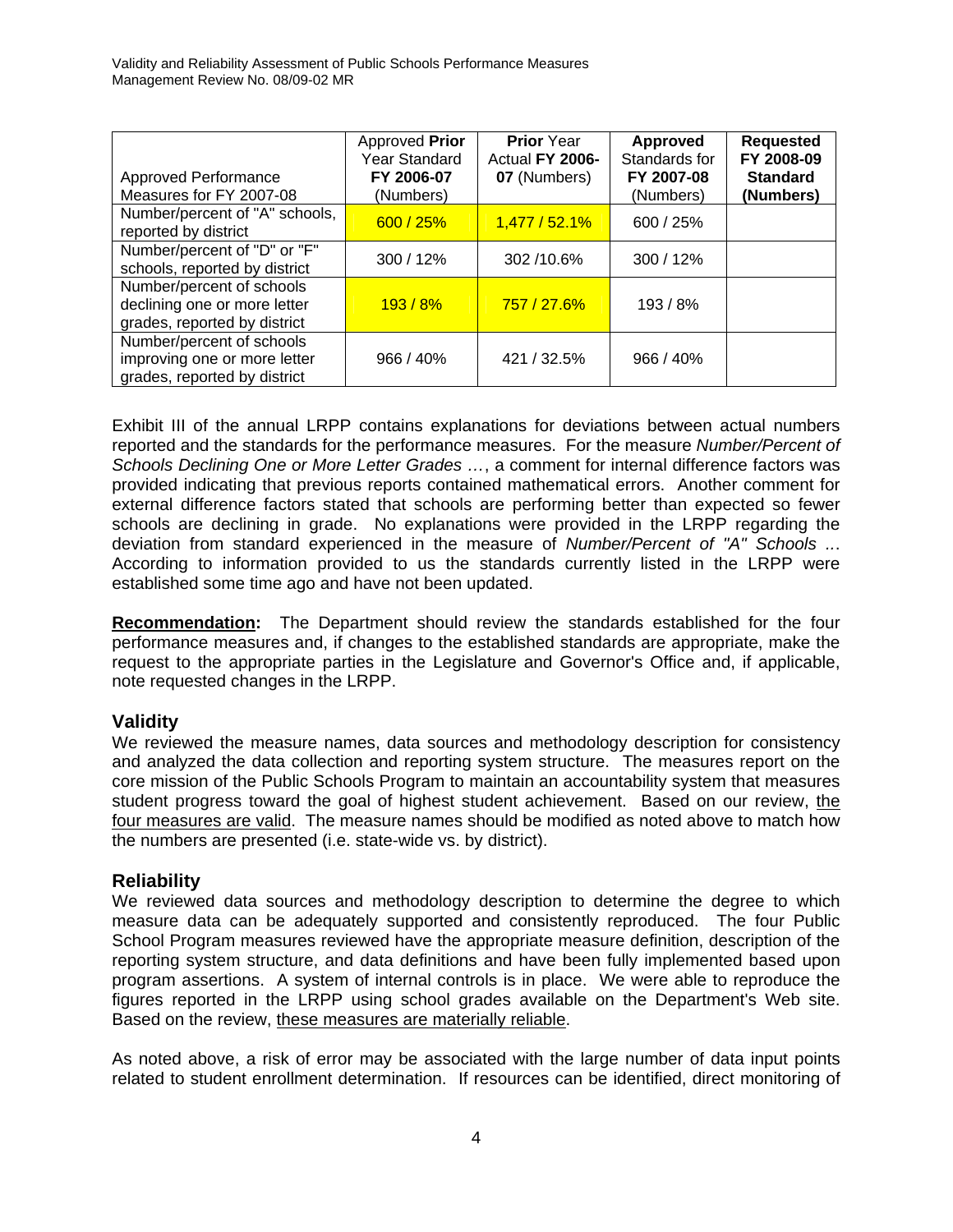Validity and Reliability Assessment of Public Schools Performance Measures Management Review No. 08/09-02 MR

student enrollment data reported by school districts would help ensure the reliability of school grade computation.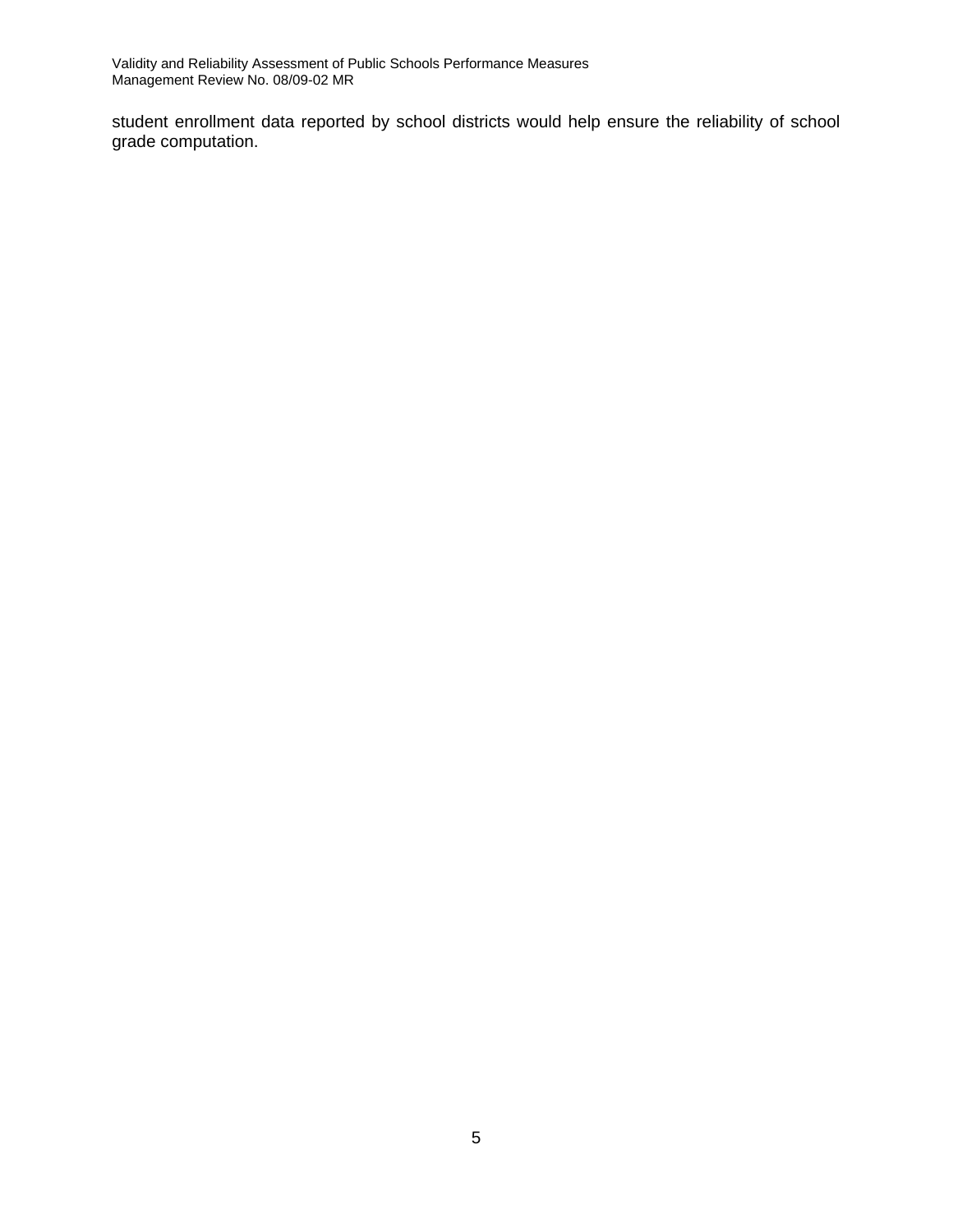# **FLORIDA DEPARTMENT OF EDUCATION**



**STATE BOARD OF EDUCATION**

**T. WILLARD FAIR,** *Chairman Members* **PETER BOULWARE AKSHAY DESAI ROBERTO MARTÍNEZ PHOEBE RAULERSON KATHLEEN SHANAHAN LINDA K. TAYLOR** 

**Dr. Eric J. Smith Commissioner of Education** 



#### **MEMORANDUM**

**DATE:** April 17, 2009

**TO:** Ed W. Jordan, Inspector General

**FROM:** Linda Champion

**SUBJECT: Office of the Inspector General (OIG) Management Review Number 08/09-02 MR** 

Thank you for the opportunity to review and respond to the **Management Review Number 08/09-02 MR**, *Assessment of Public Schools Performance Measures*, dated February 9, 2009. As requested, the Division of Finance and Operations is providing comments and additional information related to recommendations in the management review concerning performance measures that were included in the 2009 Long-Range Performance Plan (LRPP) for Fiscal Years 2009-10 through 2013-14. The 2009 LRPP, which includes standards and measures from the 2006 General Appropriations Act, was submitted in September 2008, as required by Chapter 216.013, Florida Statutes, and consistent with instructions from the Executive Office of the Governor.

**Recommendation:** The Department should request that the words "*Reported by District*" be deleted from each measure name.

**Response:** This recommendation appears to be a technical concern, which the Department will take into consideration in the preparation of the 2010 LRPP. Since the volume of data makes it unrealistic to report school grades by district, links to the Department's Web site are included in Exhibit IV of the LRPP to provide ready access to school grades for each district. In light of the recommendation, this approach will be examined during the updating process to determine if changes to the measures should be proposed or reporting methods revised. Since the performance measures are authorized by statute, legislative approval will be necessary to make changes in the wording.

**Recommendation:** The Department should review the standards established for the four performance measures and, if changes to the established standards are appropriate, make the request to the appropriate parties in the Legislature and Governor's Office and, if applicable, note requested changes in the LRPP.